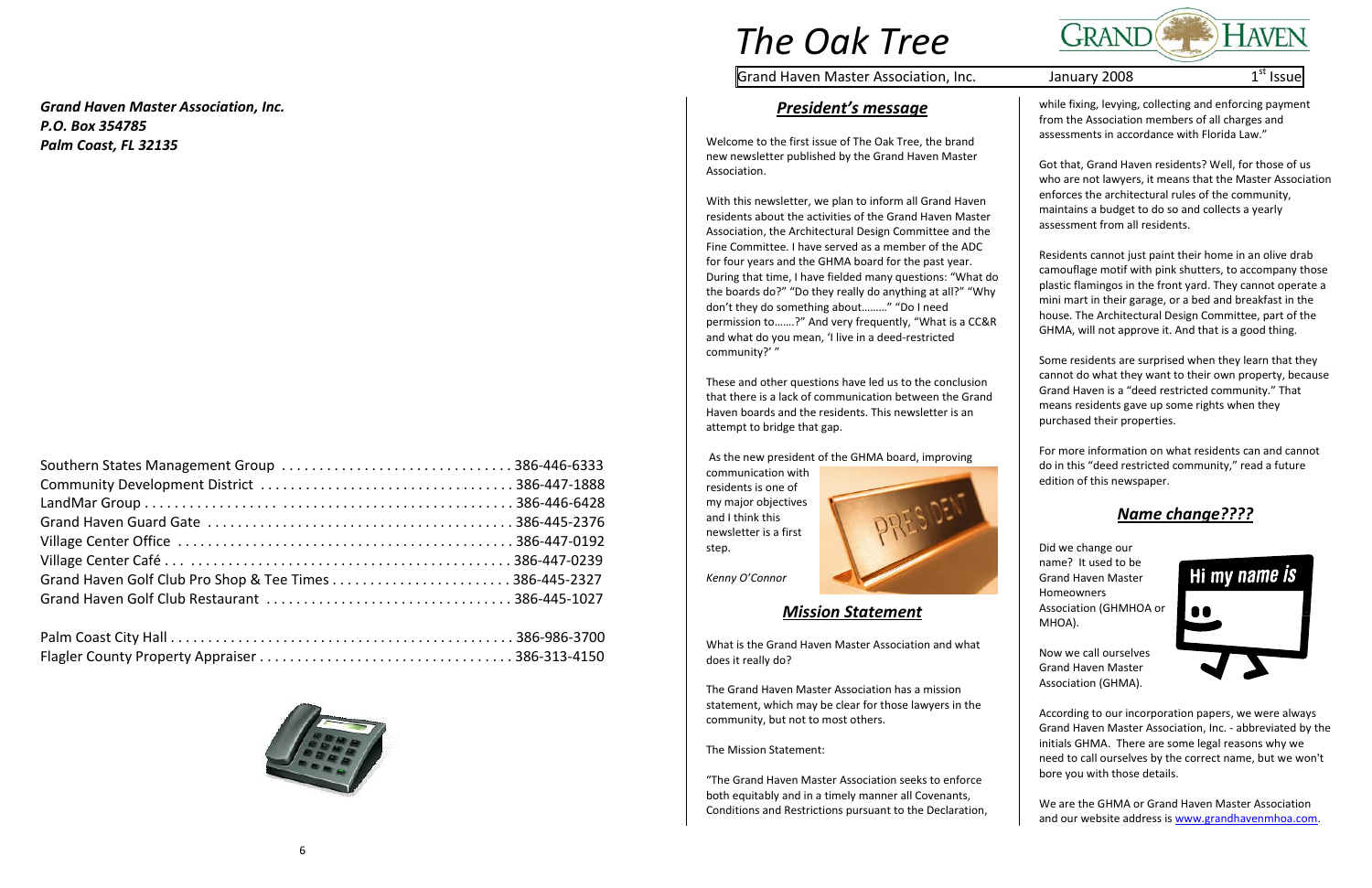# *Unfinished condos*

*By Don (Toby) Tobin*

The portable bathrooms are gone, the fence has been repaired, and the developer of the unfinished condominiums on Grand Haven's 10th fairway has been fined by



the City of Palm Coast. But the bare concrete condos are still an eyesore and the company is seeking additional financing to finish the project.

The unfinished buildings are framed by expensive, well‐ manicured homes on the north, but residents, upset by the lack of progress on the project, have repeatedly asked who is responsible and what is happening.

The Riverview Condominiums in Grand Haven are being developed by Whitehall Homes at Grand Haven LTD, based in Sarasota. The company purchased the property in 2004 from Grand Haven Developers, LLC ‐ one of the many LandMar related entities. The LandMar sales office has been handling sales of the Riverview units.

I have interviewed LandMar sales representatives as well as Jerry Andrews, vice president of finance for Whitehall. Riverview was planned as a two‐phase project totaling eight buildings of twelve units each. Phase I, the four buildings adjacent the golf practice facility, is complete, although four unsold units remain in Whitehall's hands.

As the real estate market softened in 2007, buyers backed away from reservations for Phase II and Whitehall elected to begin construction on only two buildings. Only a few have been sold. In late 2007, Whitehall suspended construction on Riverview and other construction sites.



In a Jan. 21 conversation with Mr. Andrews, he told me that the company is attempting to arrange additional financing to finish the two buildings but he would not comment on a timeframe or discuss the negotiations. According to Andrews, both Whitehall and their lender of record, Bank Atlantic, want to find a solution. Even if negotiations are successful, he added, buildings three and four of Phase II will not be started until warranted by improved market conditions.

Several contractor liens have been filed against Whitehall. Property taxes for 2006 on Phase II, totaling \$14,770, are unpaid.

Whitehall's attempt to gain additional financing may not be successful, especially in light of the state of today's real estate and credit markets. In the event of foreclosure, subordinate liens are usually erased, while tax liens are not. Meanwhile, the job site sits vacant.

While there is no mechanism to force Whitehall to complete construction, the Palm Coast building department is responsible for the enforcement of codes related to construction sites. In general, the city has greater strength to leverage this type of situation than either the Grand

Haven CDD or the Master Association.

Hampton Golf, under General Manager Mark Bowlus, has taken steps to improve the look of the area by repairing the fence surrounding the property.



It is, however, a problem that will not go away quickly. I will post on my website additional information about Whitehall and the condos as soon it becomes available.

*Don (Toby) Tobin is a real estate commentator and publisher of GoToby.com, a website providing real estate news, articles, commentary, and analysis. He is a resident of Grand Haven and a licensed Realtor® currently associated with Adams Cameron.*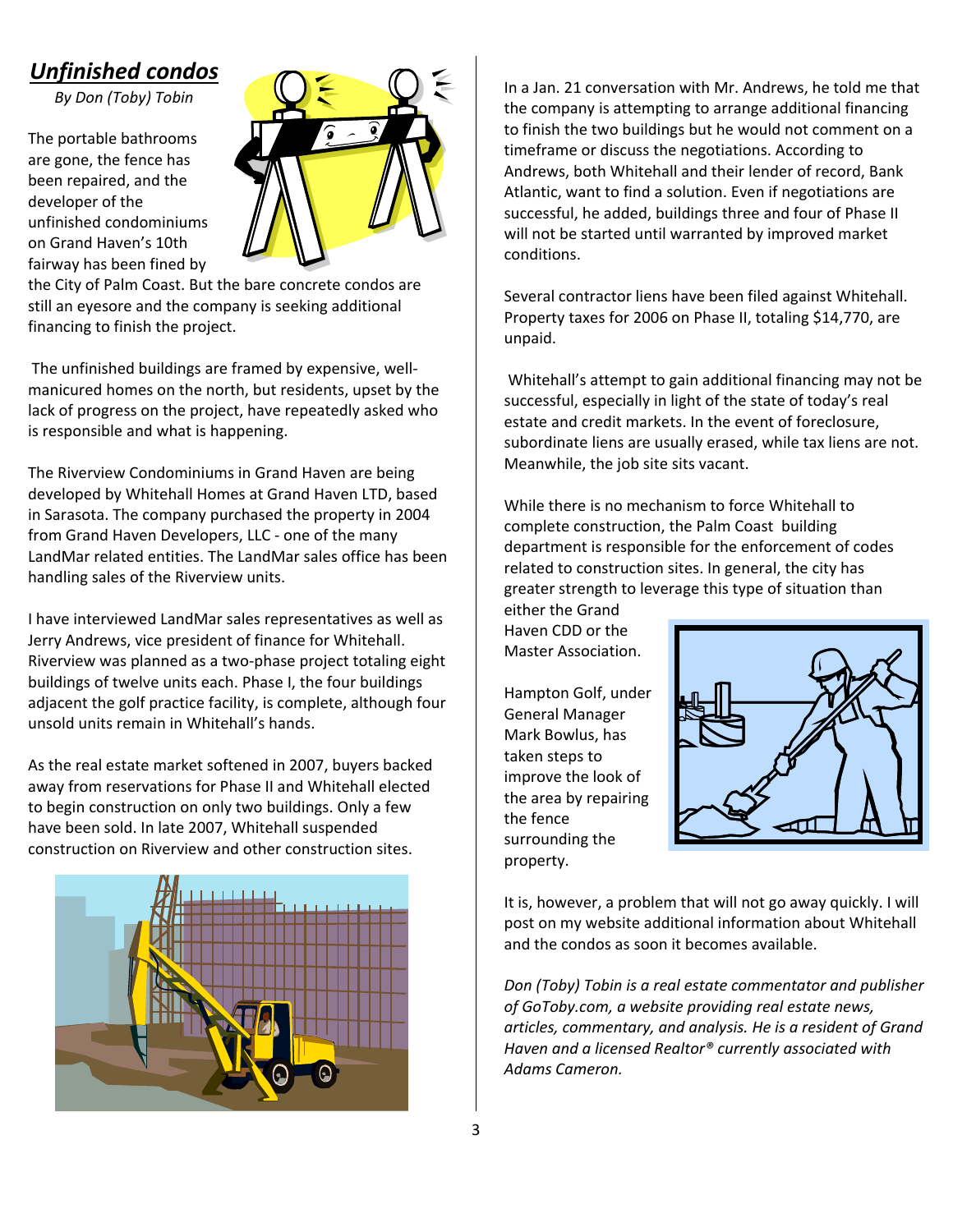# *2008 budget information*

We are pleased to report that the Grand Haven Master Association is financially healthy. We begin the year with a reserve of \$100,000.



Projected revenues for this year are \$122,500. Expenses are estimated at

\$202,800. Expenses are \$80,300 greater than income. The difference will be paid from the reserves. Reserves are estimated to be \$19,700 at the end of 2008.

## *Most frequent CC&R violations*

One of the major objectives of this newsletter is to inform and educate the residents on the rules of Grand Haven. Your CC&Rs and the ADC guidelines define those rules.

When a resident's action breaks (or significantly bends) one of the rules, a violation letter will be sent. He or she will then have 10 days to respond to the letter, either stating the problem has been fixed, and how, or giving a time frame for compliance.



#### **The 10 most common violations**:

- 10. Leaving a trailer in the driveway
- 9. Unapproved signs on the property
- 8. Low-hanging street trees
- 7. Empty garbage cans left outside
- 6. Mildew and mold on a house
- 5. Weeds between the pavers in a driveway
- 4. Unapproved changes to a house or landscaping
- 3. Dead trees on the property
- 2. Rust stains caused by well water
- 1. Dead sod.

Forewarned is forearmed: Avoid the mailing list for violations. There will be more articles on this subject in future issues.

# *Enforcement stuff*

There were 292 residential violations in 2007, with the vast majority of residents complying with Grand Haven regulations upon receipt of a violation notice.

Violations stem from noncompliance with the guidelines of the Architectural Design Committee and include, among many other things, dead lawns and shrubbery,



rust stains and low‐hanging oak trees. Landscaping and color changes to a home without an ADC permit are also violations.

Construction violation notices have been sent to builders at the rate of 40 per month, with most being resolved within a specified time limit. The violations have included full dumpsters, sand in the street and general lot maintenance.

Build‐out violation letters have been mailed on 73 lots, resulting in 54 fines.

Sixteen Grand Haven properties are currently in foreclosure. The properties include two in Wild Oaks, three each in Lake Haven and Hidden Lake and one each in Pine Harbor, Osprey, The Bluffs, Front Street, Riverview condominiums, Creekside, East Lake, and Heritage Oaks. The banks that have foreclosed on these properties are responsible for their upkeep. Unfortunately, foreclosed properties present unique problems in terms of compliance with community standards.

More information will be forthcoming in future editions of this newsletter.